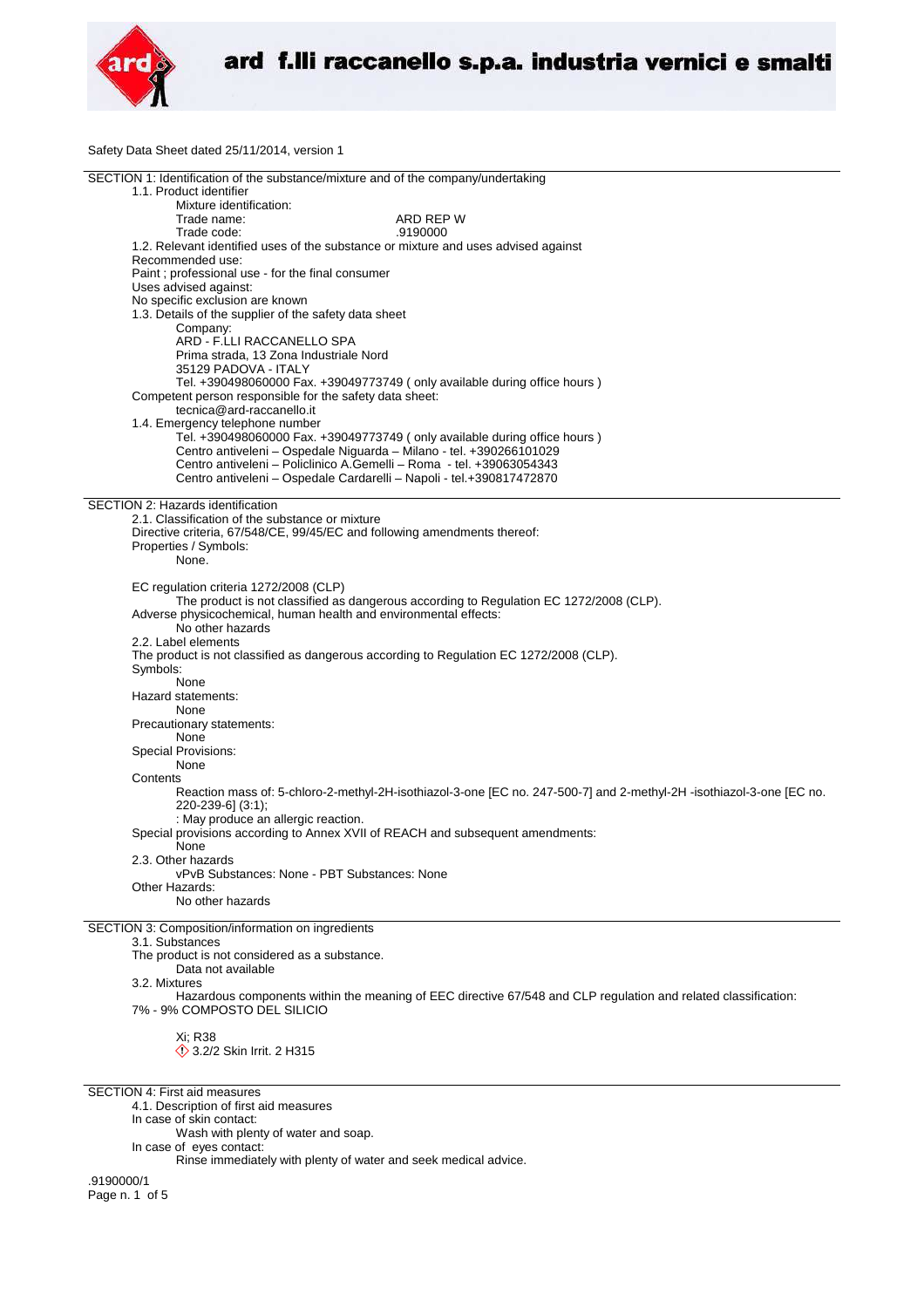| Safety Data Sheet                                                                                                                                                  |
|--------------------------------------------------------------------------------------------------------------------------------------------------------------------|
| In case of Ingestion:                                                                                                                                              |
| Get medical advice/attention if you feel unwell.<br>In case of Inhalation:                                                                                         |
| Remove casualty to fresh air and keep warm and at rest.                                                                                                            |
| 4.2. Most important symptoms and effects, both acute and delayed                                                                                                   |
| No known symptoms to date.                                                                                                                                         |
| 4.3. Indication of any immediate medical attention and special treatment needed<br>Treatment:                                                                      |
| None                                                                                                                                                               |
|                                                                                                                                                                    |
| SECTION 5: Firefighting measures<br>5.1. Extinguishing media                                                                                                       |
| Suitable extinguishing media:                                                                                                                                      |
| Irrelevant, the product is not flammable.                                                                                                                          |
| Extinguishing media which must not be used for safety reasons:<br>None in particular.                                                                              |
| 5.2. Special hazards arising from the substance or mixture                                                                                                         |
| May produce toxic fumes of carbon monoxide if burning.                                                                                                             |
| Do not inhale explosion and combustion gases.                                                                                                                      |
| 5.3. Advice for firefighters<br>Use suitable breathing apparatus.                                                                                                  |
| Collect contaminated fire extinguishing water separately. This must not be discharged into drains.                                                                 |
| SECTION 6: Accidental release measures                                                                                                                             |
| 6.1. Personal precautions, protective equipment and emergency procedures                                                                                           |
| Wear personal protection equipment.                                                                                                                                |
| Remove persons to safety.                                                                                                                                          |
| See protective measures under point 7 and 8.<br>6.2. Environmental precautions                                                                                     |
| Do not allow to enter into soil/subsoil. Do not allow to enter into surface water or drains.                                                                       |
| Retain contaminated washing water and dispose it.                                                                                                                  |
| In case of gas escape or of entry into waterways, soil or drains, inform the responsible authorities.<br>6.3. Methods and material for containment and cleaning up |
| Suitable material for taking up: absorbing material, organic, sand.                                                                                                |
| Wash with plenty of water.                                                                                                                                         |
| 6.4. Reference to other sections<br>See also section 8 and 13                                                                                                      |
|                                                                                                                                                                    |
| SECTION 7: Handling and storage                                                                                                                                    |
| 7.1. Precautions for safe handling<br>Avoid contact with skin and eyes.                                                                                            |
| Do not eat or drink while working.                                                                                                                                 |
| See also section 8 for recommended protective equipment.                                                                                                           |
| 7.2. Conditions for safe storage, including any incompatibilities                                                                                                  |
| Keep away from food, drink and feed.<br>Incompatible materials:                                                                                                    |
| None in particular.                                                                                                                                                |
| Instructions as regards storage premises:                                                                                                                          |
| Adequately ventilated premises.<br>7.3. Specific end use(s)                                                                                                        |
| None in particular                                                                                                                                                 |
|                                                                                                                                                                    |
| SECTION 8: Exposure controls/personal protection<br>8.1. Control parameters                                                                                        |
| Exposure limit(s):                                                                                                                                                 |
| There are not occupational exposure limits in accordance to the EU legislation                                                                                     |
| <b>DNEL Values:</b><br>Data not available                                                                                                                          |
| <b>PNEC Values:</b>                                                                                                                                                |
| Data not available                                                                                                                                                 |
|                                                                                                                                                                    |
| 8.2. Exposure controls                                                                                                                                             |
| Eye/ face protection:<br>Not needed for normal use. Anyway, operate according good working practices.                                                              |
| Skin protection                                                                                                                                                    |
| a) protection for hands:                                                                                                                                           |
| One-time gloves.<br>b) other:                                                                                                                                      |
| No special precaution must be adopted for normal use.                                                                                                              |
| Respiratory protection:                                                                                                                                            |
| Not needed for normal use.<br>Thermal Hazards:                                                                                                                     |
| None                                                                                                                                                               |
| Environmental exposure controls:                                                                                                                                   |
| None                                                                                                                                                               |

9.1. Information on basic physical and chemical properties

Appearance and colour: White fluid dispersion

.9190000/1 Page n. 2 of 5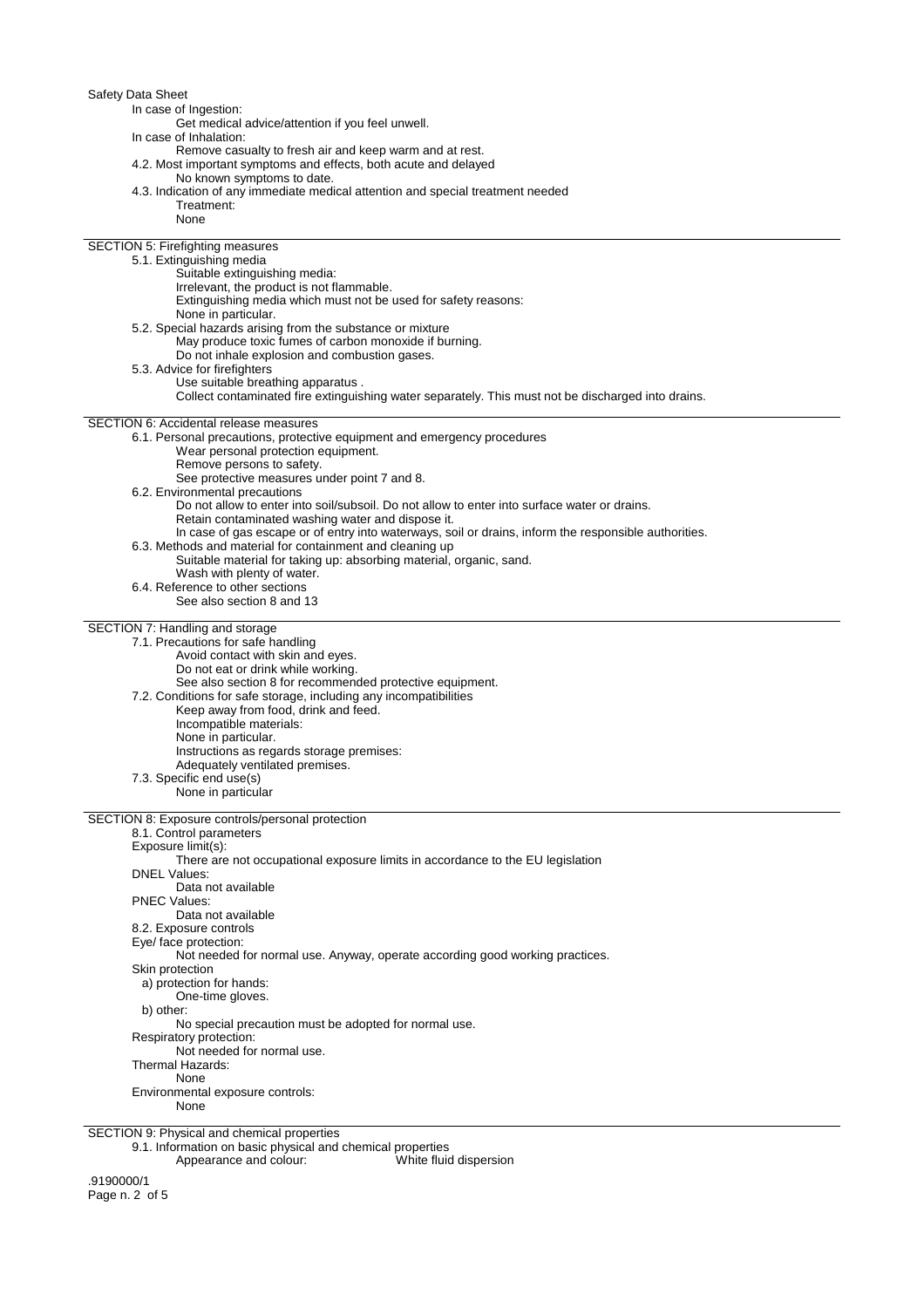| Safety Data Sheet                                                           |                                                                                                                           |
|-----------------------------------------------------------------------------|---------------------------------------------------------------------------------------------------------------------------|
| Odour:                                                                      | Characteristic: almost odorless                                                                                           |
| Odour threshold:                                                            | Data not available                                                                                                        |
| pH:                                                                         | 7.8                                                                                                                       |
| Melting point / freezing point:<br>Initial boiling point and boiling range: | Data not available<br>Data not available                                                                                  |
| Solid/gas flammability:                                                     | Data not available                                                                                                        |
| Upper/lower flammability or explosive limits:                               | Data not available                                                                                                        |
| Vapour density:                                                             | Data not available                                                                                                        |
| Flash point:                                                                | Not flammable                                                                                                             |
| Evaporation rate:                                                           | Data not available                                                                                                        |
| Vapour pressure:                                                            | Data not available                                                                                                        |
| Relative density:                                                           | 990 - 1010 g/l a 20°C                                                                                                     |
| Solubility in water:                                                        | Miscible                                                                                                                  |
| Solubility in oil:                                                          | Insoluble                                                                                                                 |
| Partition coefficient (n-octanol/water):<br>Auto-ignition temperature:      | Data not available<br>Data not available                                                                                  |
| Decomposition temperature:                                                  | Data not available                                                                                                        |
| Viscosity:                                                                  | 10 - 100 cP 20°C                                                                                                          |
| Explosive properties:                                                       | Data not available                                                                                                        |
| Oxidizing properties:                                                       | Data not available                                                                                                        |
| 9.2. Other information                                                      |                                                                                                                           |
| Miscibility:                                                                | Data not available                                                                                                        |
| Fat Solubility:                                                             | Data not available                                                                                                        |
| Conductivity:                                                               | Data not available                                                                                                        |
| Substance Groups relevant properties: Data not available                    |                                                                                                                           |
| Note: The data herein refer to QC when the product was put on the market.   |                                                                                                                           |
| SECTION 10: Stability and reactivity                                        |                                                                                                                           |
| 10.1. Reactivity                                                            |                                                                                                                           |
| Stable under normal conditions                                              |                                                                                                                           |
| 10.2. Chemical stability                                                    |                                                                                                                           |
| Stable under normal conditions                                              |                                                                                                                           |
| 10.3. Possibility of hazardous reactions                                    |                                                                                                                           |
| None                                                                        |                                                                                                                           |
| 10.4. Conditions to avoid<br>Stable under normal conditions.                |                                                                                                                           |
| 10.5. Incompatible materials                                                |                                                                                                                           |
| None in particular.                                                         |                                                                                                                           |
| 10.6. Hazardous decomposition products                                      |                                                                                                                           |
| None.                                                                       |                                                                                                                           |
|                                                                             |                                                                                                                           |
| SECTION 11: Toxicological information                                       |                                                                                                                           |
| 11.1. Information on toxicological effects                                  |                                                                                                                           |
| Toxicological information of the mixture:<br>Data not available             |                                                                                                                           |
| Toxicological information of the main substances found in the mixture:      |                                                                                                                           |
| Data not available                                                          |                                                                                                                           |
|                                                                             | If not differently specified, the information required in Regulation 453/2010/EC listed below must be considered as N.A.: |
| a) acute toxicity;                                                          |                                                                                                                           |
| b) skin corrosion/irritation;                                               |                                                                                                                           |
| c) serious eye damage/irritation;                                           |                                                                                                                           |
| d) respiratory or skin sensitisation;                                       |                                                                                                                           |
| e) germ cell mutagenicity;                                                  |                                                                                                                           |
| f) carcinogenicity;                                                         |                                                                                                                           |
| g) reproductive toxicity;<br>h) STOT-single exposure;                       |                                                                                                                           |
| i) STOT-repeated exposure;                                                  |                                                                                                                           |
| j) aspiration hazard.                                                       |                                                                                                                           |
|                                                                             |                                                                                                                           |
| SECTION 12: Ecological information                                          |                                                                                                                           |
| 12.1. Toxicity                                                              |                                                                                                                           |
|                                                                             | Adopt good working practices, so that the product is not released into the environment.                                   |
| Data not available<br>12.2. Persistence and degradability                   |                                                                                                                           |
| Data not available                                                          |                                                                                                                           |
| 12.3. Bioaccumulative potential                                             |                                                                                                                           |
| Data not available                                                          |                                                                                                                           |
| 12.4. Mobility in soil                                                      |                                                                                                                           |
| Data not available                                                          |                                                                                                                           |
| 12.5. Results of PBT and vPvB assessment                                    |                                                                                                                           |
| vPvB Substances: None - PBT Substances: None                                |                                                                                                                           |
| 12.6. Other adverse effects                                                 |                                                                                                                           |
| None                                                                        |                                                                                                                           |
| SECTION 13: Disposal considerations                                         |                                                                                                                           |
| 13.1. Waste treatment methods                                               |                                                                                                                           |

Recover if possible. In so doing, comply with the local and national regulations currently in force. Waste should not be disposed of by release to sewers.

.9190000/1 Page n. 3 of 5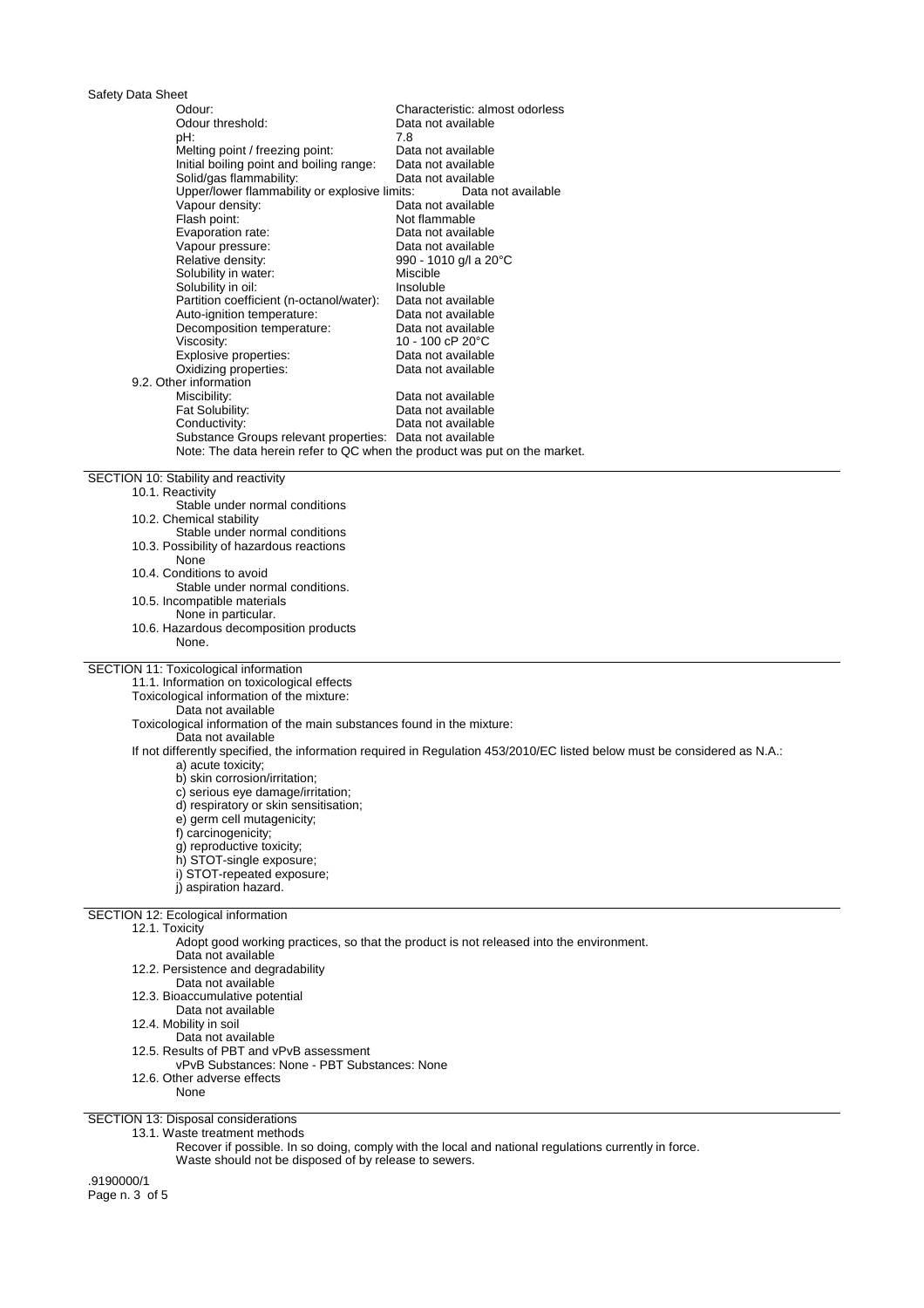Safety Data Sheet

Contaminated packaging thinners and cleaning diluents must be landfilled.

|              | SECTION 14: Transport information                                                                                                 |
|--------------|-----------------------------------------------------------------------------------------------------------------------------------|
|              | 14.1. UN number                                                                                                                   |
|              | Not classified as dangerous in the meaning of transport regulations.                                                              |
|              | 14.2. UN proper shipping name                                                                                                     |
|              | Data not available                                                                                                                |
|              | 14.3. Transport hazard class(es)                                                                                                  |
|              |                                                                                                                                   |
|              | Data not available                                                                                                                |
|              | 14.4. Packing group                                                                                                               |
|              | Data not available                                                                                                                |
|              | 14.5. Environmental hazards                                                                                                       |
|              | <b>ADR-Enviromental Pollutant:</b><br>No                                                                                          |
|              | Data not available                                                                                                                |
|              | 14.6. Special precautions for user                                                                                                |
|              |                                                                                                                                   |
|              | Data not available                                                                                                                |
|              | 14.7. Transport in bulk according to Annex II of MARPOL73/78 and the IBC Code                                                     |
|              | Data not available                                                                                                                |
|              |                                                                                                                                   |
|              | SECTION 15: Regulatory information                                                                                                |
|              | 15.1. Safety, health and environmental regulations/legislation specific for the substance or mixture                              |
|              | Dir. 67/548/EEC (Classification, packaging and labelling of dangerous substances).                                                |
|              |                                                                                                                                   |
|              | Dir. 99/45/EEC (Classification, packaging and labelling of dangerous preparations).                                               |
|              | DIR.2004/42/CE. Unsuitable                                                                                                        |
|              | Regulation (EU) No 528/2012 and subsequent amendments.                                                                            |
|              | Dir. 98/24/EC (Risks related to chemical agents at work).                                                                         |
|              | Directive 2000/39/CE (Occupational exposure limit values) and subsequent modifications: 2004/37/CE, 2006/15/CE and                |
| 2009/161/UE. |                                                                                                                                   |
|              | Dir. 2006/8/EC                                                                                                                    |
|              |                                                                                                                                   |
|              | Regulation (EC) n. 1907/2006 (REACH)                                                                                              |
|              | Regulation (EC) n. 1272/2008 (CLP)                                                                                                |
|              | Regulation (EC) n. 790/2009 (ATP 1 CLP) and (EU) n. 758/2013                                                                      |
|              | Regulation (EU) n. 453/2010 (Annex I)                                                                                             |
|              | Regulation (EU) n. 286/2011 (ATP 2 CLP)                                                                                           |
|              | Regulation (EU) n. 618/2012 (ATP 3 CLP)                                                                                           |
|              | Restrictions related to the product or the substances contained according to Annex XVII Regulation (EC) 1907/2006 (REACH)         |
|              |                                                                                                                                   |
|              | and subsequent modifications:                                                                                                     |
|              | None                                                                                                                              |
|              | Where applicable, refer to the following regulatory provisions :                                                                  |
|              |                                                                                                                                   |
|              |                                                                                                                                   |
|              | Directive 2003/105/CE ('Activities linked to risks of serious accidents') and subsequent amendments.                              |
|              | Regulation (EC) nr 648/2004 (detergents).                                                                                         |
|              | 1999/13/EC (VOC directive)                                                                                                        |
|              |                                                                                                                                   |
|              | 15.2. Chemical safety assessment                                                                                                  |
|              | No                                                                                                                                |
|              |                                                                                                                                   |
|              | SECTION 16: Other information                                                                                                     |
|              | Full text of phrases referred to in Section 3:                                                                                    |
|              |                                                                                                                                   |
|              | R38 Irritating to skin.                                                                                                           |
|              |                                                                                                                                   |
|              | H315 Causes skin irritation.                                                                                                      |
|              | This document was prepared by a competent person who has received appropriate training.                                           |
|              | Main bibliographic sources:                                                                                                       |
|              | The ECHA database on registered substances.                                                                                       |
|              | ESIS- European chemical Substances Information System.                                                                            |
|              | eChemPortal- the global portal to Information on Chemical Substance.                                                              |
|              |                                                                                                                                   |
|              | GESTIS substance database.                                                                                                        |
|              | Insert further consulted bibliography                                                                                             |
|              | The information contained herein is based on our state of knowledge at the above-specified date. It refers solely to the product  |
|              | indicated and constitutes no guarantee of particular quality.                                                                     |
|              | It is the duty of the user to ensure that this information is appropriate and complete with respect to the specific use intended. |
|              | This MSDS cancels and replaces any preceding release.                                                                             |
|              | Safety data Sheet available on request.                                                                                           |
|              |                                                                                                                                   |
|              | Legend of acronyms and abbreviations used in the safety data sheet:                                                               |
| ADR:         | European Agreement concerning the International Carriage of Dangerous Goods by Road.                                              |
| CAS:         | Chemical Abstracts Service (division of the American Chemical Society).                                                           |
| CLP:         | Classification, Labeling, Packaging.                                                                                              |
| DNEL:        | Derived No Effect Level.                                                                                                          |
| EC50:        | Median effective concentration expected to produce a certain effect in 50% of test                                                |
|              | organisms                                                                                                                         |
| ECHA:        |                                                                                                                                   |
|              | European Chemicals Agency                                                                                                         |
| EINECS:      | European Inventory of Existing Commercial Chemical Substances                                                                     |
| ELINCS:      | European List of notified Chemical Substances                                                                                     |
| GHS:         | Globally Harmonized System of Classification and Labeling of Chemicals.                                                           |
| IATA:        | International Air Transport Association.                                                                                          |
| IATA-DGR:    | Dangerous Goods Regulation by the "International Air Transport Association" (IATA).                                               |
| ICAO:        | International Civil Aviation Organization.                                                                                        |
| ICAO-TI:     | Technical Instructions by the "International Civil Aviation Organization" (ICAO).                                                 |

.9190000/1 Page n. 4 of 5